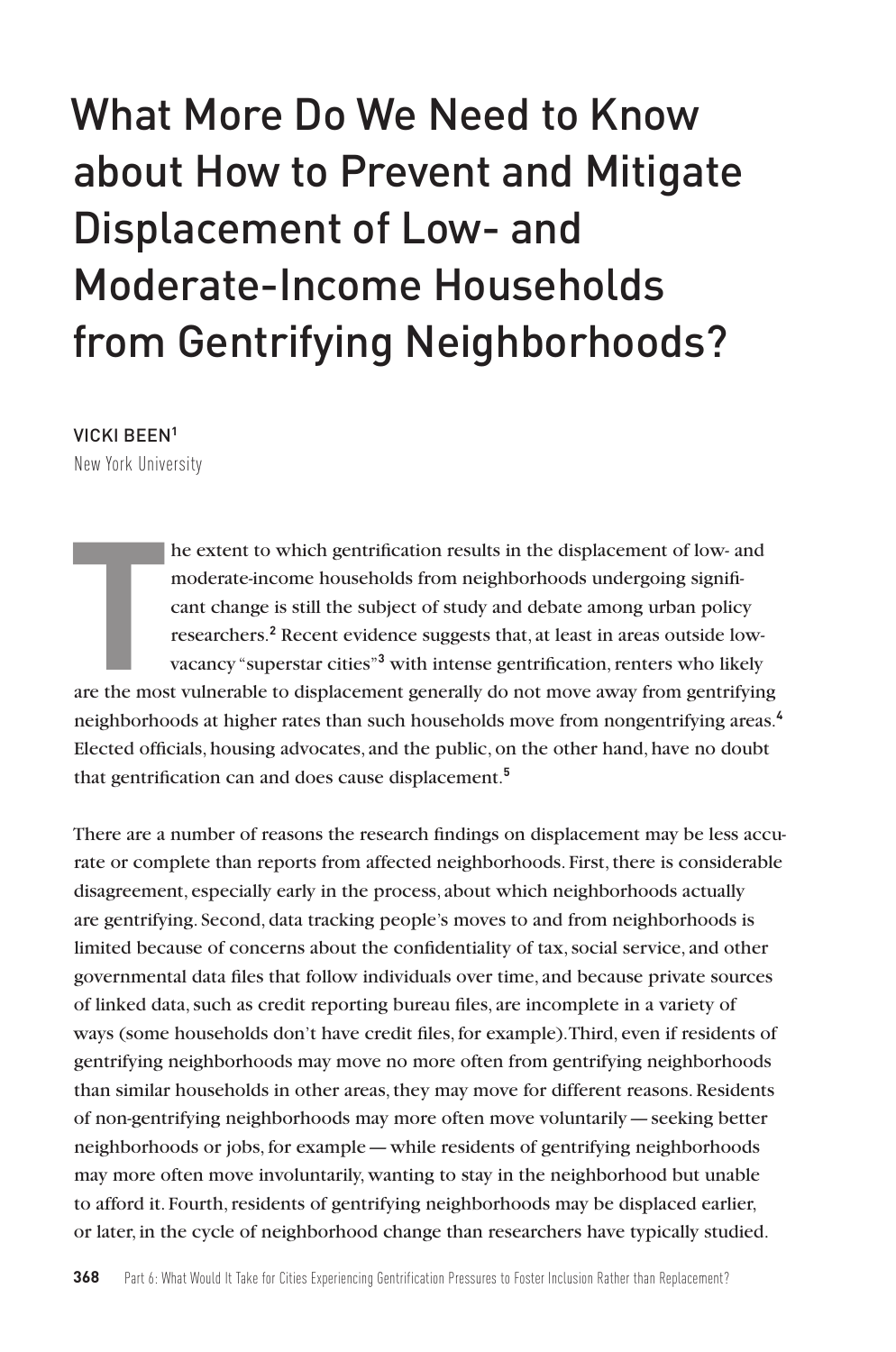Finally, residents of gentrifying neighborhoods in high-cost cities with low vacancy rates may experience different pressures to leave the neighborhood than such residents in the cities with less constrained housing markets that have been the subject of some displacement studies.

Further, few would dispute that households and advocates fear the rent increases associated with gentrification, in part because they worry that those increases may result in displacement.**<sup>6</sup>** Also, the most recent research shows that when vulnerable households do move from a gentrifying area, they are more likely to move to lowerincome neighborhoods than similar households moving from non-gentrifying neighborhoods.**<sup>7</sup>** Even residents of gentrifying neighborhoods who have not been physically displaced may experience what feels to them as displacement—changes in the look, feel, or culture of the neighborhood, or a feeling of being unwelcomed by, or unconnected to, recent arrivals to the neighborhood—but remain in the neighborhood nevertheless.**<sup>8</sup>** The common belief that gentrification causes displacement, fear of rent increases regardless of whether they actually cause displacement, concern about those who do move from gentrifying areas, and the contested nature of what constitutes displacement all affect the public's perception of the desirability of new development and therefore make land use approvals all the more difficult. Local governments, land use and housing officials, and affordable housing providers and advocates accordingly are scrambling to find effective ways to counter concerns about displacement. The tools available for that task, however, have not been sufficiently tested to ensure that jurisdictions are deploying the best tool or combination of tools to address the particular issues their changing neighborhoods face.

This chapter will briefly summarize the strategies currently in the toolbox and outline a research agenda for filling gaps in our understanding about how effective those strategies are in various circumstances.

## **ANTI-DISPLACEMENT STRATEGIES**

At a recent conference on gentrification and displacement, Jeff Lubell<sup>9</sup> provided a helpful typology of current tools local governments can use to achieve those goals:

- 1 *Preservation* of existing affordable rental units.
- 2 *Protection* of long-time residents who wish to stay in the neighborhood.
- 3 *Inclusion* to ensure that a share of new development is affordable.
- 4 *Revenue generation* that harnesses growth to expand financial resources for affordable housing.
- 5 *Incentives* for developers of affordable housing.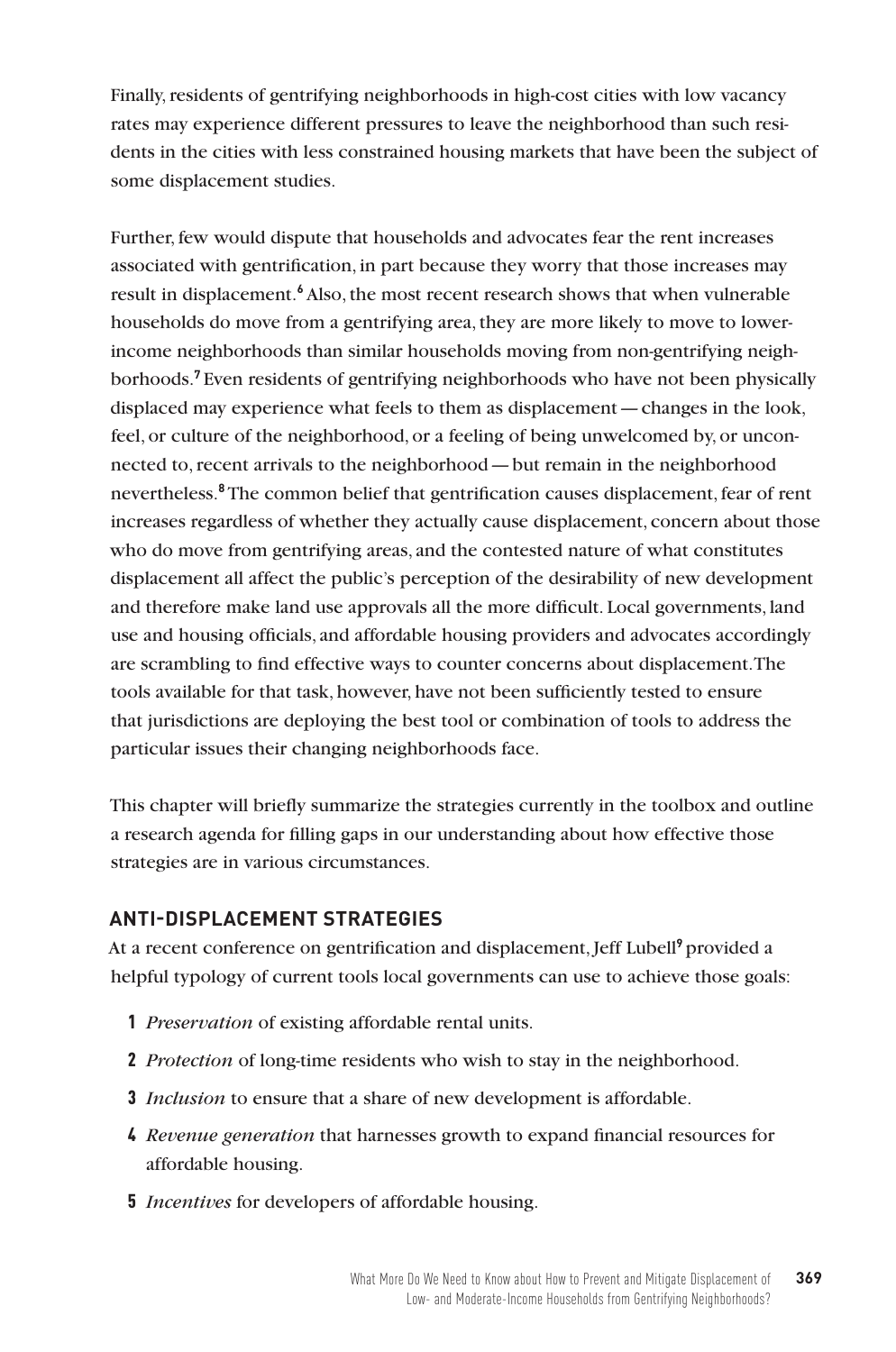#### 6 *Property acquisition* of sites for affordable housing.**<sup>10</sup>**

The Furman Center's report, "Gentrification Response," also explores a variety of strategies, categorized somewhat differently.**<sup>11</sup>** Others have suggested additional strategies ranging from rental assistance vouchers for current residents of gentrifying neighborhoods,**12** condominium conversion restrictions**13** and preservation of singleroom occupancy hotels (SROs),**14** to minimum wage requirements and other incomeboosting strategies.**<sup>15</sup>**

## **WHAT MORE DO WE NEED TO KNOW TO DETERMINE HOW WELL THOSE TOOLS WORK?**

While various of those tools have been evaluated in general,**<sup>16</sup>** or in contexts other than neighborhood changes that may threaten displacement or fear of displacement, little research evaluates how well these strategies work specifically to prevent or mitigate displacement. There are a number of reasons to worry about how effective these tools will be in addressing the concerns local governments may have about displacement and fears of displacement. First, gentrification and other neighborhood changes take many forms, in many different kinds of communities with different housing market conditions, so it is unlikely that any particular tool will be equally appropriate in all circumstances. Tools that have been effective in addressing other problems will not necessarily transfer successfully to the gentrification context.**<sup>17</sup>** Because the tools address different aspects of the threat of displacement, they may need to be used in specific combinations. Further, some tools come with high costs that should be avoided if less costly means can accomplish the goal.**<sup>18</sup>** Finally, some tools may have unintended consequences that make them inefficient or unfair. The discussion below outlines some of the potential issues with the various tools, and suggests what more we need to know in order to evaluate each tool's potential for preventing or mitigating displacement, and to fine-tune the tool to be most effective.

#### **Preservation**

Preservation of our affordable housing stock<sup>19</sup> is absolutely critical for many reasons, and may be necessary to preserve the economic diversity of neighborhoods undergoing change.**<sup>20</sup>** First, preservation is essential to prevent displacement of the households living in buildings that are reaching the end of affordability restrictions in changing neighborhoods. When such a building opts out of affordability restrictions, its residents may enjoy some protections (such as enhanced vouchers and protection through rent regulations), but some are likely to be displaced.**<sup>21</sup>**

Even the most robust preservation efforts, however, are unlikely to be a sufficient antidote to displacement pressures and fears. The Furman Center's analysis of subsidized properties in New York City, for example, found that as of 2011, of 234,000 units financed through affordability programs, 62,000 (or 27 percent) were no longer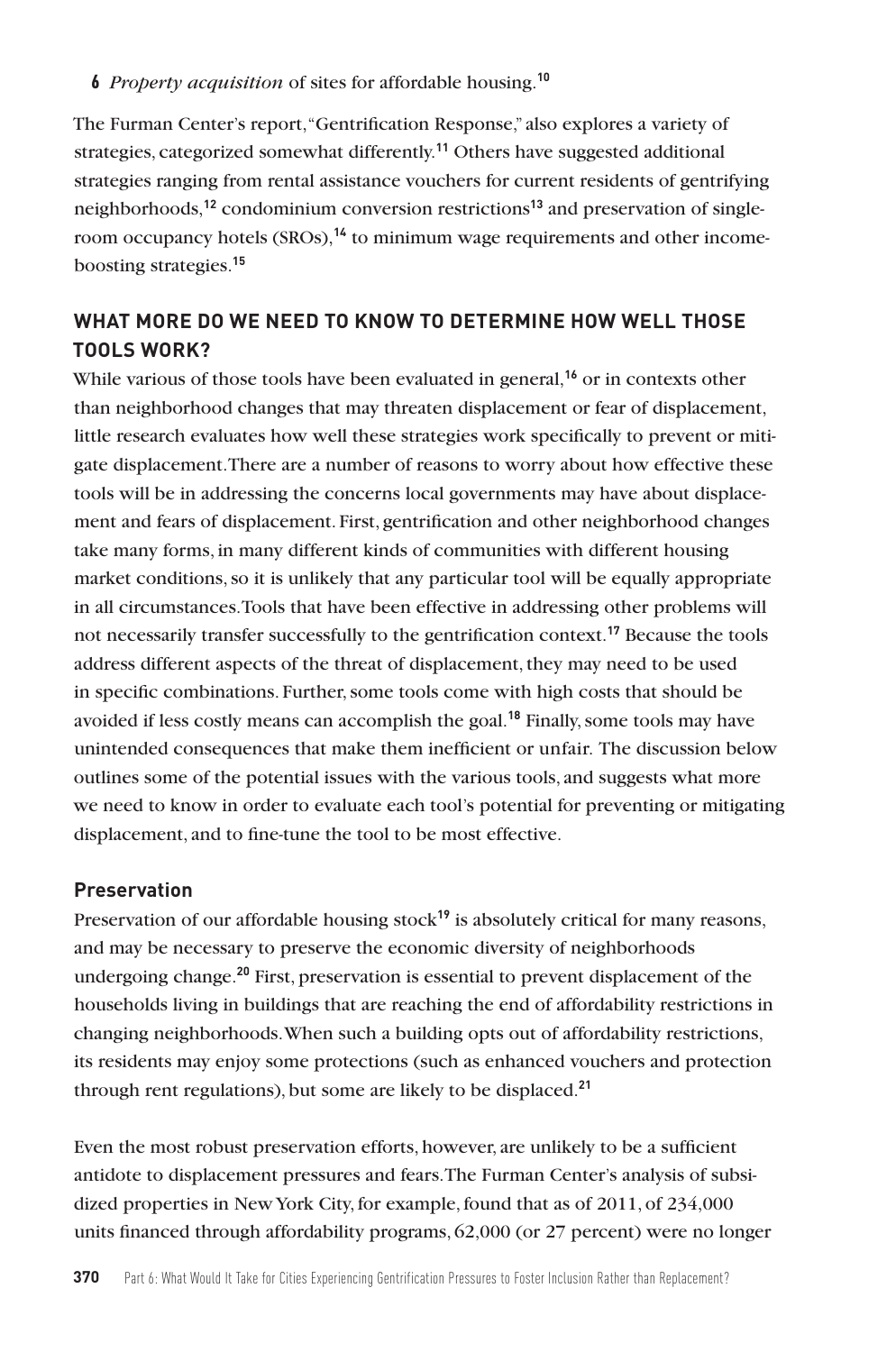subject to the affordability restrictions of those programs, despite the City's robust preservation programs.**<sup>22</sup>** Similarly, large numbers of subsidized units across the nation have left affordability programs.**<sup>23</sup>** A fair number of the affordable housing projects eligible to exit affordability programs in the coming years are in the gentrifying neighborhoods,**<sup>24</sup>** and preserving those units will be particularly difficult and costly because of the significant gap between market and restricted rents when property values are increasing.**<sup>25</sup>**

Further, even if a jurisdiction can afford the cost and can convince owners to renew affordability restrictions, households fearing displacement pressures may consider preservation efforts irrelevant to them for various reasons. Families in need of public or subsidized affordable housing may feel that they are unlikely to receive it: turnover in affordable housing projects, at least in high-cost cities, is typically low,**<sup>26</sup>** and many projects have long wait lists for people hoping to move in as vacancies arise.**<sup>27</sup>** Furthermore, re-rentals (lease-up of units that have been vacated through tenant turnover) are not always distributed in a transparent process like a housing lottery. Finally, when residents of gentrifying areas are asked to weigh in on land use approvals that might ease housing pressures, local governments are often not yet able to provide assurance that owners whose affordability restrictions will expire in the coming years will agree to preservation offers.

Research on the following questions would help policymakers better shape preservation efforts in gentrifying neighborhoods:

*What happens to the residents of subsidized or other affordable housing in gentrifying areas?* Do buildings that remain affordable have lower turnover than they did prior to the gentrification, or compared to similar projects in non-gentrifying areas? When residents of affordable buildings in gentrifying neighborhoods leave, where do they go, and do their destinations differ from those of residents leaving similar subsidized buildings in non-gentrifying areas, or from those of residents leaving nonsubsidized buildings in the gentrifying neighborhood?

*What are the costs and benefits of gentrification for the residents of affordable housing in gentrifying neighborhoods?* Do the residents of subsidized housing see income gains from greater economic opportunity in the neighborhood that may make it possible for them to pay more rent in their subsidized housing or to find and afford housing in non-subsidized buildings?**<sup>28</sup>** Do they enjoy more or better job opportunities, improved schools, better healthcare, increased transit options? Do children living in affordable housing in gentrifying neighborhoods achieve better educational, employment, or other outcomes than those in similar but non-gentrifying neighborhoods? How do the benefits and costs of gentrification for households compare,**<sup>29</sup>** and how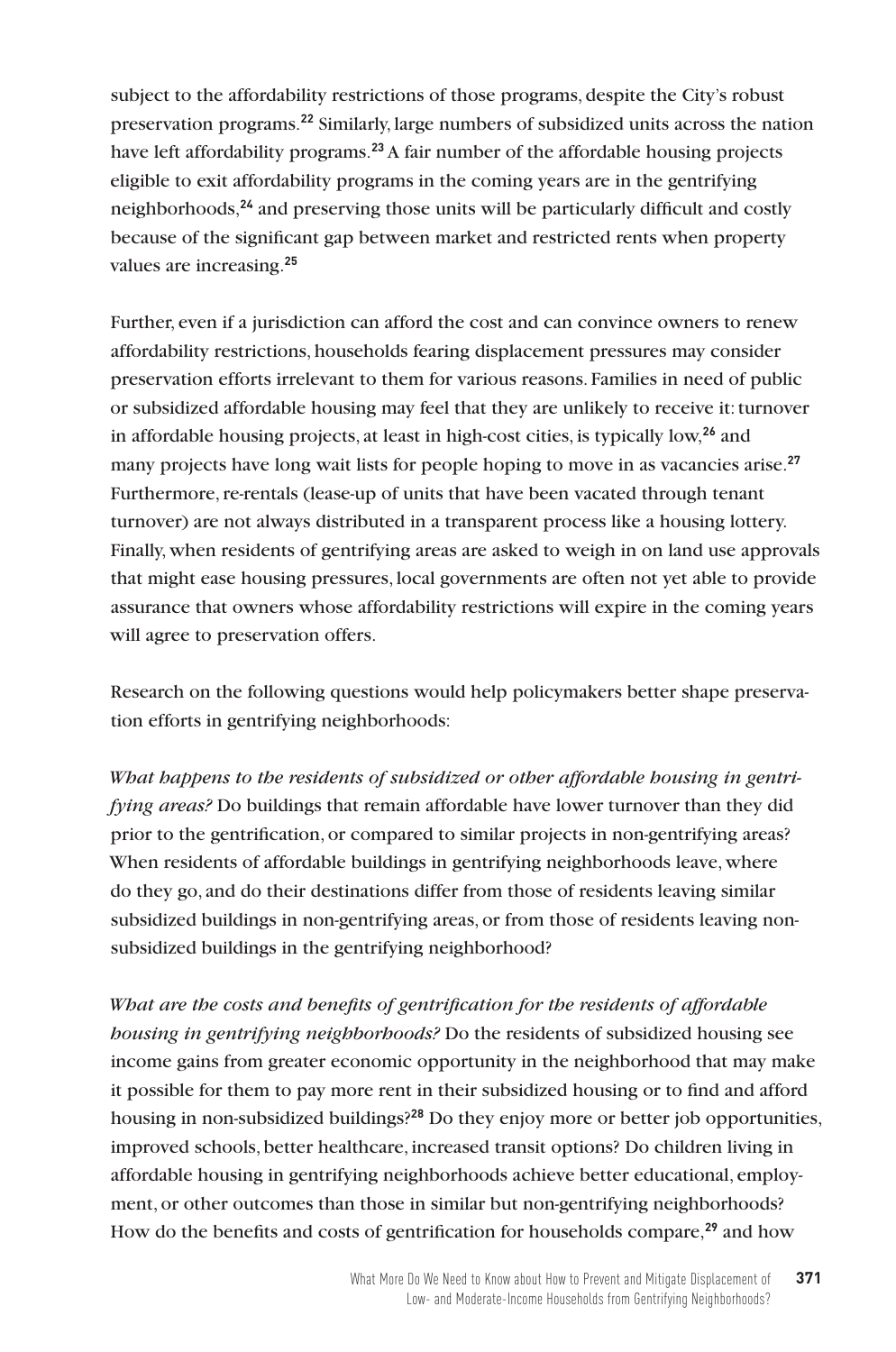do households assess costs such as changes in the culture or cohesiveness of the neighborhood,**<sup>30</sup>** loss of autonomy,**<sup>31</sup>** feelings of alienation,**<sup>32</sup>** conflicts over space,**<sup>33</sup>** or discrimination by newcomers?

*Does the presence of subsidized or public housing in a neighborhood affect the existence or pace of gentrification?* The government's investment in affordable housing in a neighborhood may help to stabilize it and moderate house price appreciation or depreciation.**<sup>34</sup>** Conversely, some argue that investments in affordable housing may spur gentrification.**<sup>35</sup>** Knowing more about whether either new construction of subsidized housing or the presence of subsidized housing reaching the end of its affordability restrictions affects the extent of gentrification in a neighborhood is critical to efforts to assess the value (or cost) of preserving affordable housing in different kinds of neighborhoods.

*Are gentrifying neighborhoods with a significant share of subsidized or public housing more diverse than gentrifying neighborhoods with little such affordable housing?* The preservation of existing affordable housing as a neighborhood gentrifies seems likely to protect the neighborhood from re-segregation by preserving economic and racial diversity. But the level of protection may differ if, for example, the residents of the affordable housing are of the same race or ethnicity as the people moving into neighborhood. It is also possible that turnover in the affordable housing could undermine its role in preserving diversity in the neighborhood. The effects, if any, of public housing may differ from the effects of subsidized privately owned housing, and may vary with differences in the incomes served by the various kinds of affordable housing. As a first step to addressing these issues, it would be helpful to analyze how the characteristics of households living in, applying for, or moving into subsidized and public housing units in gentrifying neighborhoods differ from the characteristics of residents of the neighborhood who are not in such housing, and then to study how characteristics of applicants and residents of affordable housing change as the neighborhood changes. There may also be some threshold of affordable housing necessary to prevent a neighborhood from becoming re-segregated by race, so researchers should examine how the demographic characteristics of changing neighborhoods vary with the neighborhoods' share of affordable housing.

*What happens to market rate, but still affordable, housing when neighborhoods gentrify?* Does the volume of sales of those buildings (often small buildings owned by landlords who are not professional property managers) change in gentrifying neighborhoods? Are the buyers of those buildings different from buyers in non-gentrifying areas or from buyers in the neighborhood before it began to gentrify? How much of the increased values of the homes in gentrifying areas are captured in sales by homeowners versus by investors?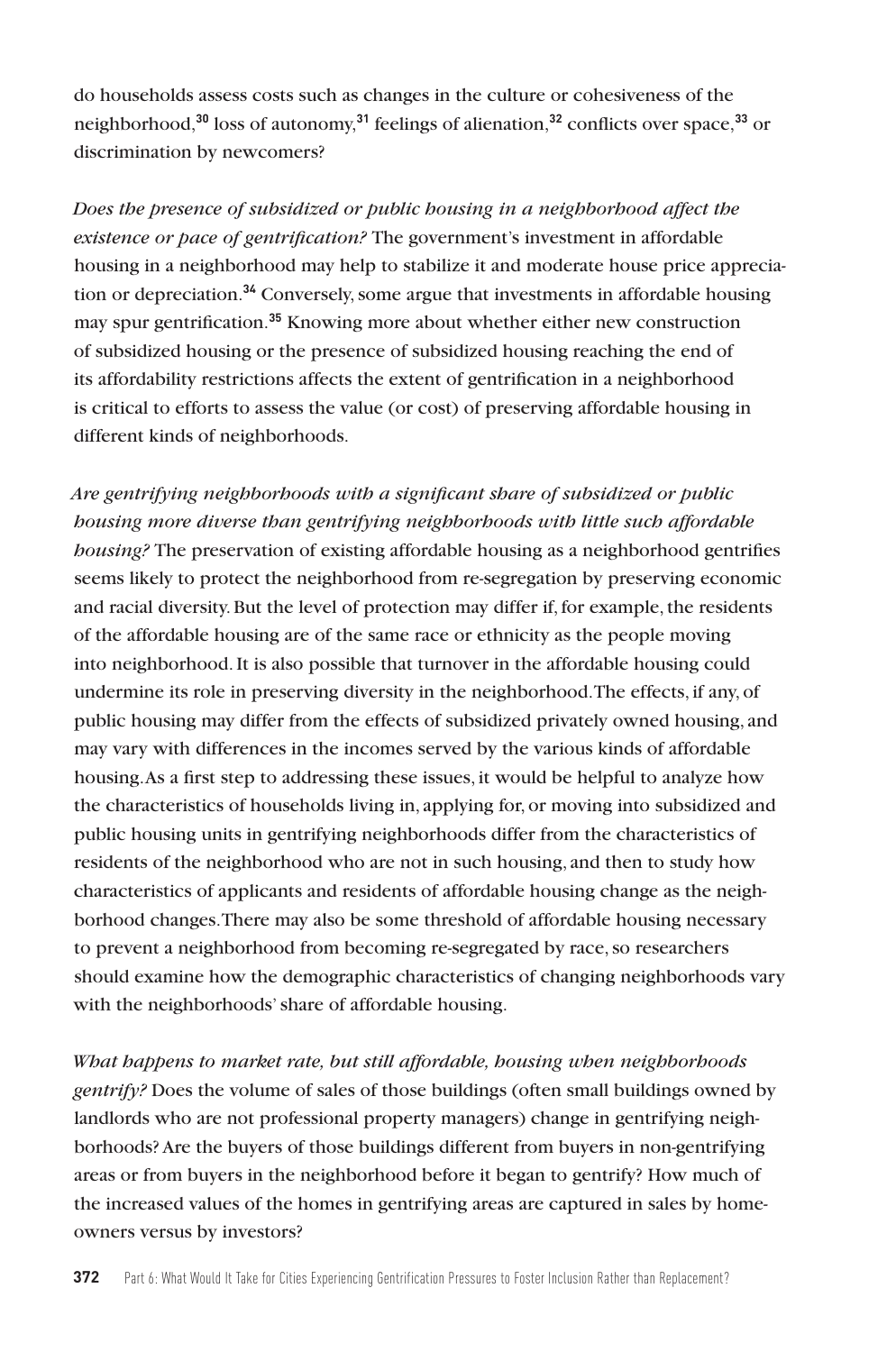## **Protection**

The Furman Center and Lubell both suggest a variety of ways to protect current residents of gentrifying areas from displacement: restricting conversion of rentals to condominiums; giving current tenants the option to buy their buildings when they are offered for sale; regulating rents; imposing just-cause eviction protections; helping low- and moderate-income homeowners deal with increases in property taxes; giving preferences for subsidized housing or rental assistance vouchers to people at risk of displacement; and adopting shared equity ownership models (including community land trusts).**<sup>36</sup>** Other potential protections include legal services for tenants facing eviction in gentrifying areas,**<sup>37</sup>** vouchers or low-interest loans to give current residents of gentrifying communities the choice of staying or moving;**<sup>38</sup>** and changes in zoning and building codes to allow homeowners to use accessory dwelling units and other rental units to help pay for increased taxes and other costs (and to expand the rental housing stock).**<sup>39</sup>**

Assessing whether those strategies are likely to achieve the various goals of local governments must start with a better understanding of the problems we are attempting to solve. We know little about how gentrification increases costs for particular types of households, how people who face increasing housing costs manage to stay in place, or what happens to people who cannot stay in place. Research on the following issues would help local governments better focus their efforts:

*To the extent that housing cost increases (or other pressures that may lead to displacement) are not evenly distributed across residents, what explains this uneven distribution?* Tenants in rent-regulated apartments should see lower rent increases than those in unregulated apartments, and if they don't, the protections of rent stabilization may need to be re-examined.**<sup>40</sup>** Senior citizens may be protected in part**<sup>41</sup>** through special programs designed to help senior homeowners, such as Boston's Senior Home Repair Loan program,**<sup>42</sup>** or through rental assistance programs for seniors, such as New York City's Senior Citizen Rent Increase Exemption program.**<sup>43</sup>** Long-term renters may be protected from rent increases through their relationships with landlords, especially in smaller buildings.**<sup>44</sup>** On the other hand, members of racial and ethnic groups may be especially vulnerable to rent increases because of discrimination by landlords.**<sup>45</sup>** How long have households who face housing cost increases lived in the neighborhood? Were those people subject to discriminatory practices that made the neighborhood less desirable or, conversely, kept them there in the past when they might have preferred other areas?<sup>46</sup> Sorting out who is most at risk from displacement pressures will allow local governments to prioritize those households for assistance.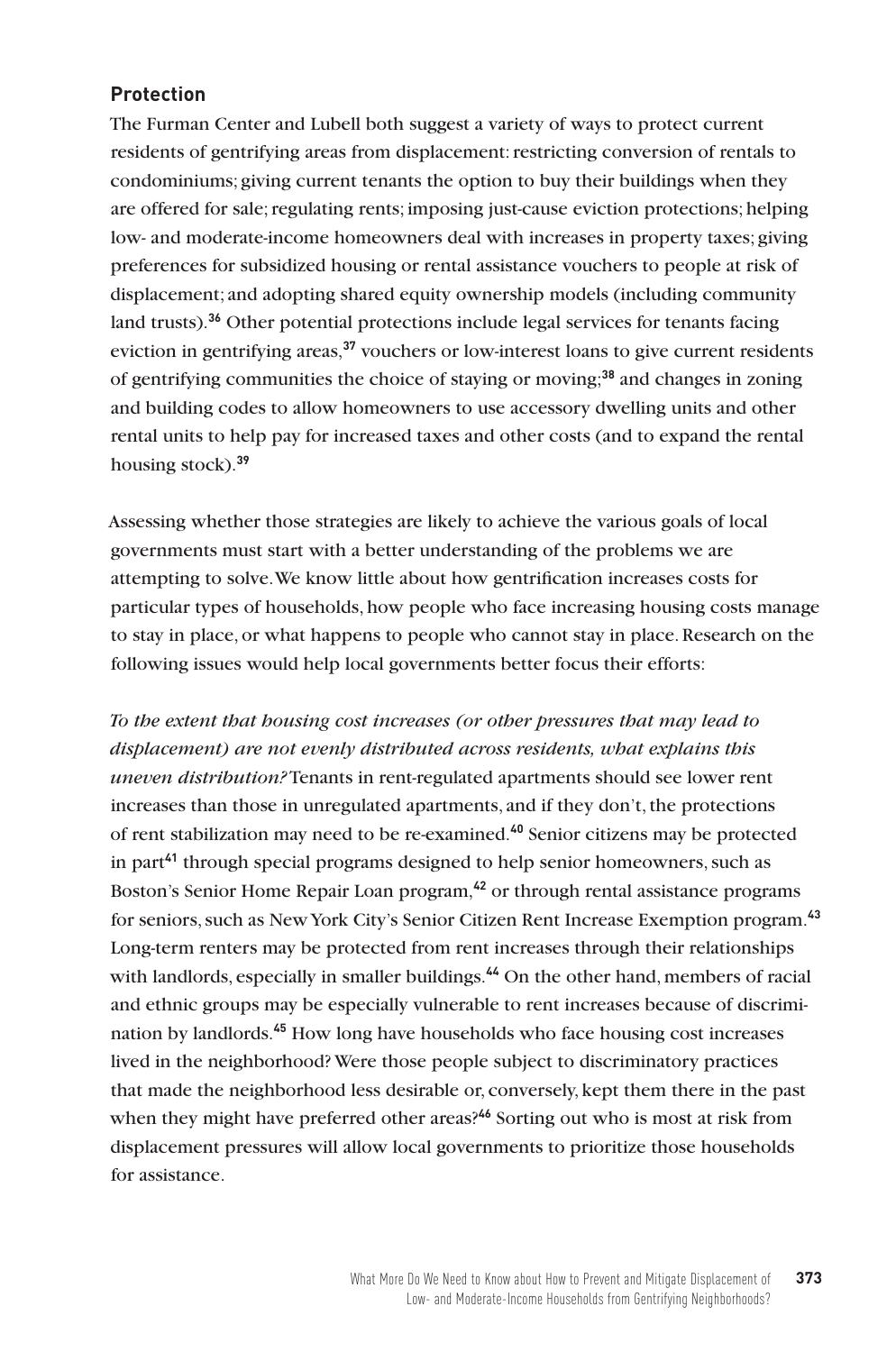*How do households facing increasing rent or housing cost burdens adjust their income or spending habits to pay those higher costs?* Households may attempt to increase their income by working more hours or taking a different or an additional job, or by having more members in the household seek employment. They may also (or instead) attempt to pay rising housing costs by cutting back on other expenditures, reducing the size or quality of their housing, delaying the formation of new households, or expanding the size of the household (taking in relatives, friends, or borders, or using Airbnb and other services).**<sup>47</sup>**Knowing more about the strategies people use would help local governments target assistance more effectively.

*What leads a household to move to a new neighborhood rather than stay in the neighborhood?* Which households do move? For example, are the movers more likely to be families with children rather than single person households or seniors? Were those who leave considering moving even before the neighborhood changed, with the change merely serving as a final deciding factor? Do those tenants who move leave when their lease is up and the rent increase for renewal is steeper than usual? Or, do they leave because they are the subject of eviction actions? What percentage of those who leave receive "buy-out" payments from their landlord, and how much are those payments?

*Where do those who leave go?* Lei Ding and his colleagues concluded from their study of Philadelphia that households with higher credit scores have somewhat higher mobility in gentrifying neighborhoods than in non-gentrifying areas, and that they move to higher-quality neighborhoods.**<sup>48</sup>** While they find that disadvantaged residents of gentrifying areas move no more than such residents in other areas, their research shows that the most vulnerable residents who do move from gentrifying neighborhoods suffer downward mobility and move to neighborhoods with lower incomes than the gentrifying neighborhood.**<sup>49</sup>** We need to understand more about who moves where, and whether moves to more disadvantaged neighborhoods are driven simply by the availability of housing at lower rents in those neighborhoods, or are influenced by other factors such as discrimination on the basis of race, disability, or source of income; time pressures on finding a new home; search behavior of the displaced household; or the influence of informal networks.

*What effect do moves associated with gentrification have on residential income and racial segregation?* If, as Ding's research shows, gentrification results in middleclass residents moving to more homogenous middle-income areas, might we see the gentrifying areas become bimodal—home to the rich and to the poor (particularly if the neighborhood has a large stock of subsidized housing), but not to the middle class? Or might the areas to which those households move become solidly middle-and upper-class, with little room for lower-income families?**<sup>50</sup>** Similarly, Ding's troubling finding that "gentrification redistributes less advantaged residents into less advantaged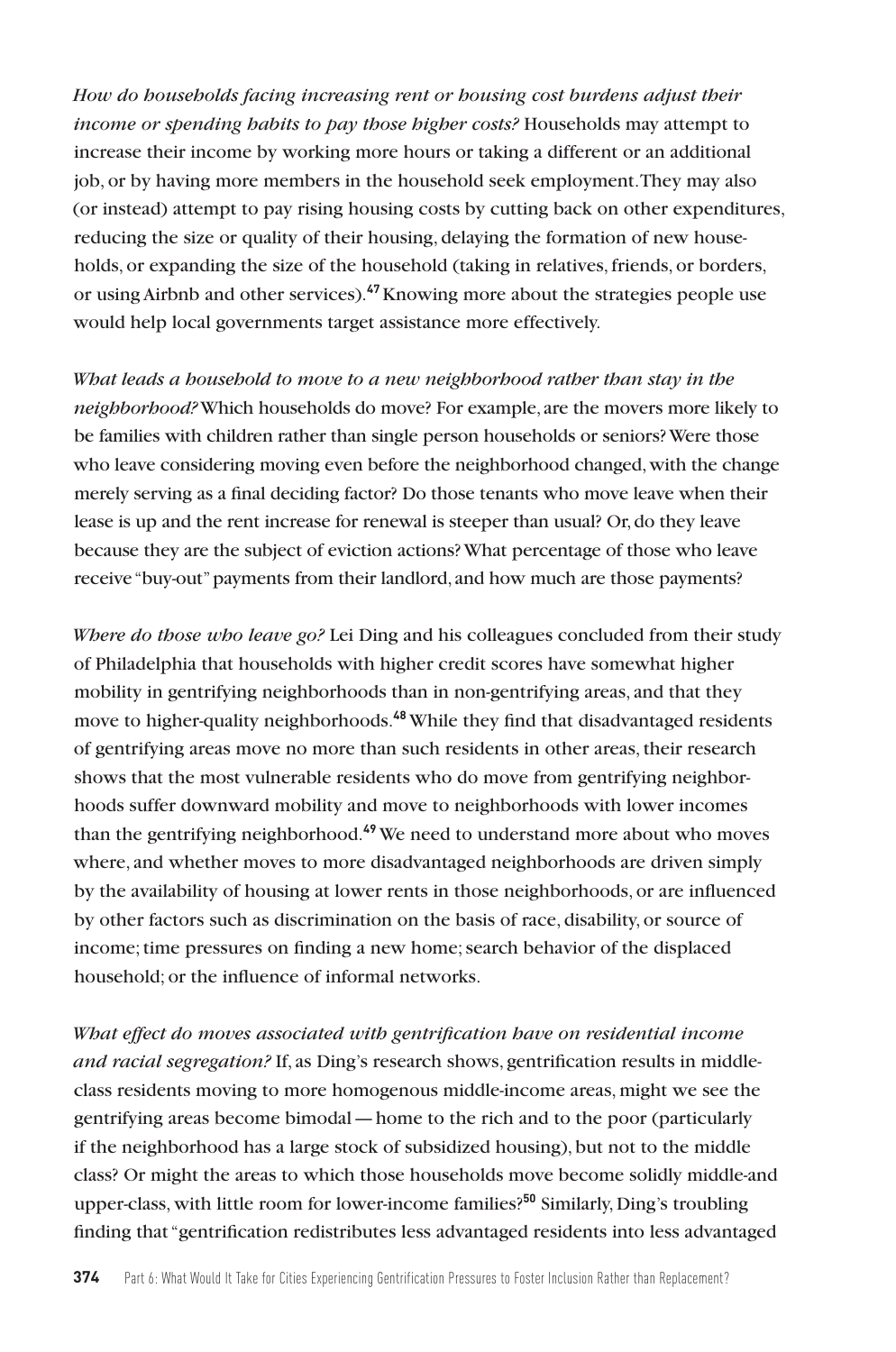neighborhoods"**<sup>51</sup>** may mean that we could see poorer neighborhoods become even more uniformly poor. All these questions depend in part upon better information about the race, ethnicity and income of those who stay, those who leave, and those who move into, areas undergoing change.**<sup>52</sup>**

*To the extent those moving from a gentrifying or changing neighborhood receive buy-outs, relocation assistance, vouchers, or other subsidies to help them relocate, how do those payments/subsidies affect the characteristics of the housing and neighborhoods to which the recipients move?* What might happen if such tools were conditioned upon (or their amounts vary depending upon) the household moving to a higher opportunity neighborhood? How could the value of buyouts be communicated to tenants in light of the choices they are likely to face in using that buyout to relocate? Is there a way to structure buyouts or relocation assistance to make them more protective –- should the buyouts be regulated, for example? Are movers staying within the jurisdiction, so that the jurisdiction can provide help with the move, or are they moving across jurisdictions, in which case a local government might want to work with the communities to which people are most likely to move to provide portable vouchers, for example?

*How are homeowners in changing neighborhoods harmed and benefitted by gentrification?* Are homeowners in gentrifying neighborhoods capturing the increasing value of their properties in sales prices, and if not, why not? Where do homeowners who have enjoyed increases in value move when they sell? To the extent that they are capturing the increases in value, do the disadvantages of moving nevertheless outweigh the increased sales price they received for the home? If homes are increasing in value, but owners' incomes do not allow them to pay for increases in costs, such as property taxes, are there financing tools that allow them to borrow against the increased value to pay current expenses? If so, what are the barriers to using those tools?

The answers to all those questions will help local governments better target tools to the particular needs of households living in areas undergoing gentrification. But it would be difficult to limit many of the protections to those neighborhoods, both because of the difficulty of identifying gentrification soon enough to implement programs in those areas alone, and because of the difficulty of predicting whether particular investments will result in gentrification. Further, even if our predictions about neighborhood change were found to be accurate enough to rely upon, some of the tools (such as community land trusts) have long lead times, so it might be inefficient to try to target them precisely rather than diversifying efforts across neighborhoods at risk of gentrification. Other tools (such as rules on rent regulation) have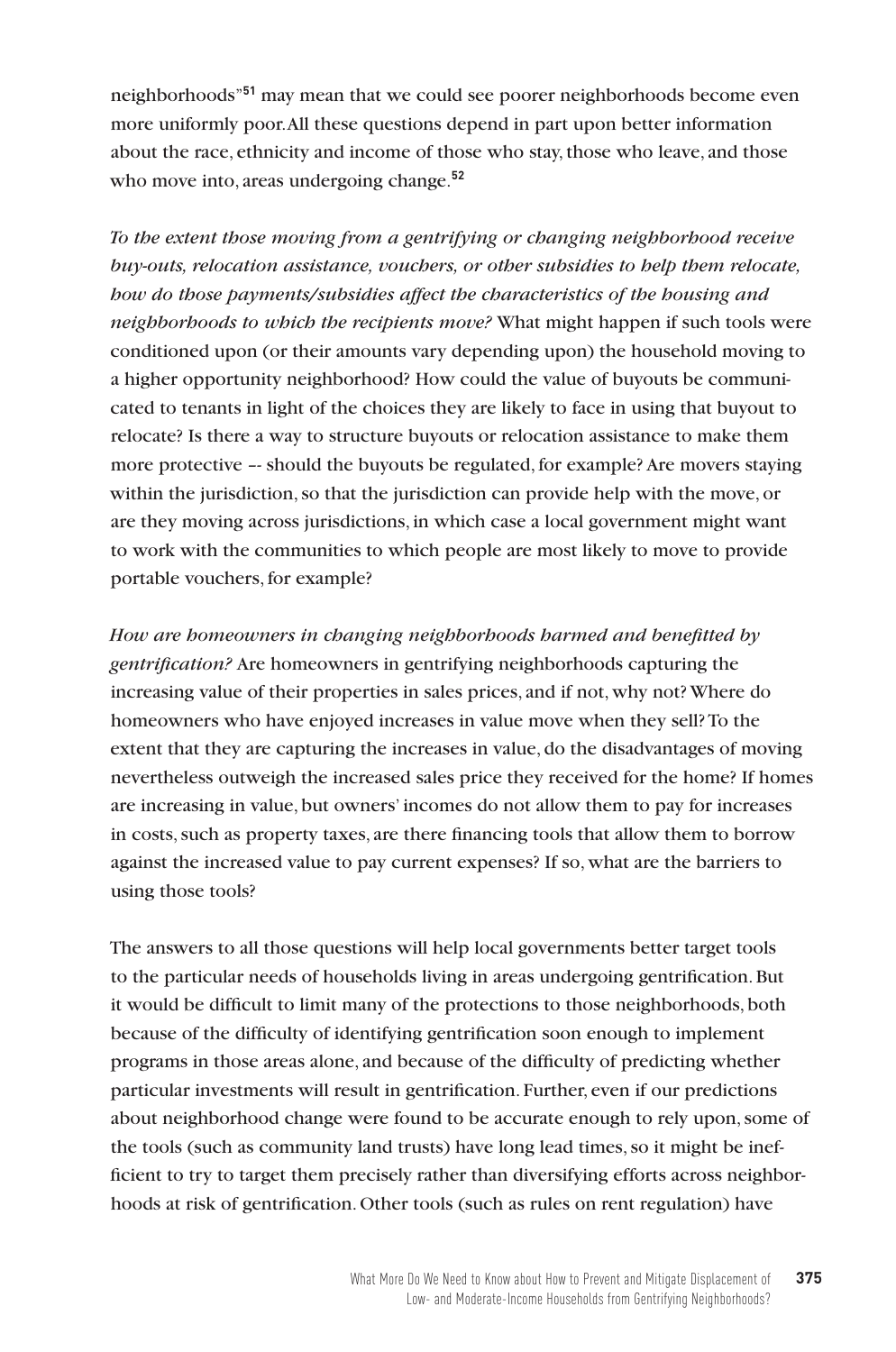significant implementation costs, which might render it impractical to apply them only in changing areas.

Furthermore, many of the tools have not been validated in general, much less in the particular case of displacement pressures. The value of community land trusts, for example, depends upon the cost-effectiveness of the long-term stewardship of the property by the trust entity.**<sup>53</sup>** The effects of just-cause statutes, legal representation of tenants facing eviction, and other tenant protections on tenants' long term mobility and well-being have not been subject to sufficient study.**<sup>54</sup>**

#### **Inclusion**

Many analysts have suggested that one of the best ways of keeping gentrifying areas diverse is to ensure that a share of new construction be reserved for affordable housing through inclusionary zoning.**<sup>55</sup>** That makes intuitive sense, of course, but such programs could be fine-tuned in gentrifying areas with better information about questions such as the following:

*What are neighborhood residents' perceptions of subsidized housing as an antidote to displacement?* Many residents of neighborhoods in which new housing is proposed do not trust that the new affordable housing will be available to them. They express concerns that without a preference in the housing lottery for community members, the huge demand for affordable housing citywide will make their chances of winning the lottery too low. Some worry, rightly or wrongly, that other factors will keep them from securing the housing, even if they "win" the lottery: bad or no credit records, criminal justice involvement, eviction histories, and other factors may, in fact, prevent those vulnerable to displacement from qualifying for subsidized housing. Similarly, current residents may worry that the affordability levels are too high or too low for them to qualify. The mere availability of affordable housing, then, may have little effect on people's worries, or on their opposition to changes in the neighborhood. Additional policies may be required, such as preferences for local residents, public awareness campaigns about how to qualify for housing, and financial empowerment counseling to improve credit records and help households prepare for the application and qualification process.

*In inclusionary housing provided to take the pressure off rising rents in gentrifying areas, what is the turnover, and what explains that turnover?* It may be that factors other than rents are responsible for mobility from gentrifying neighborhoods: people may feel like the neighborhood no longer welcomes them, for example, or may see their support networks (doctors, childcare providers, social service agencies) move away as the neighborhood changes.**<sup>56</sup>** So, even those households who stay in the neighborhood for some period of time with the help of inclusionary housing may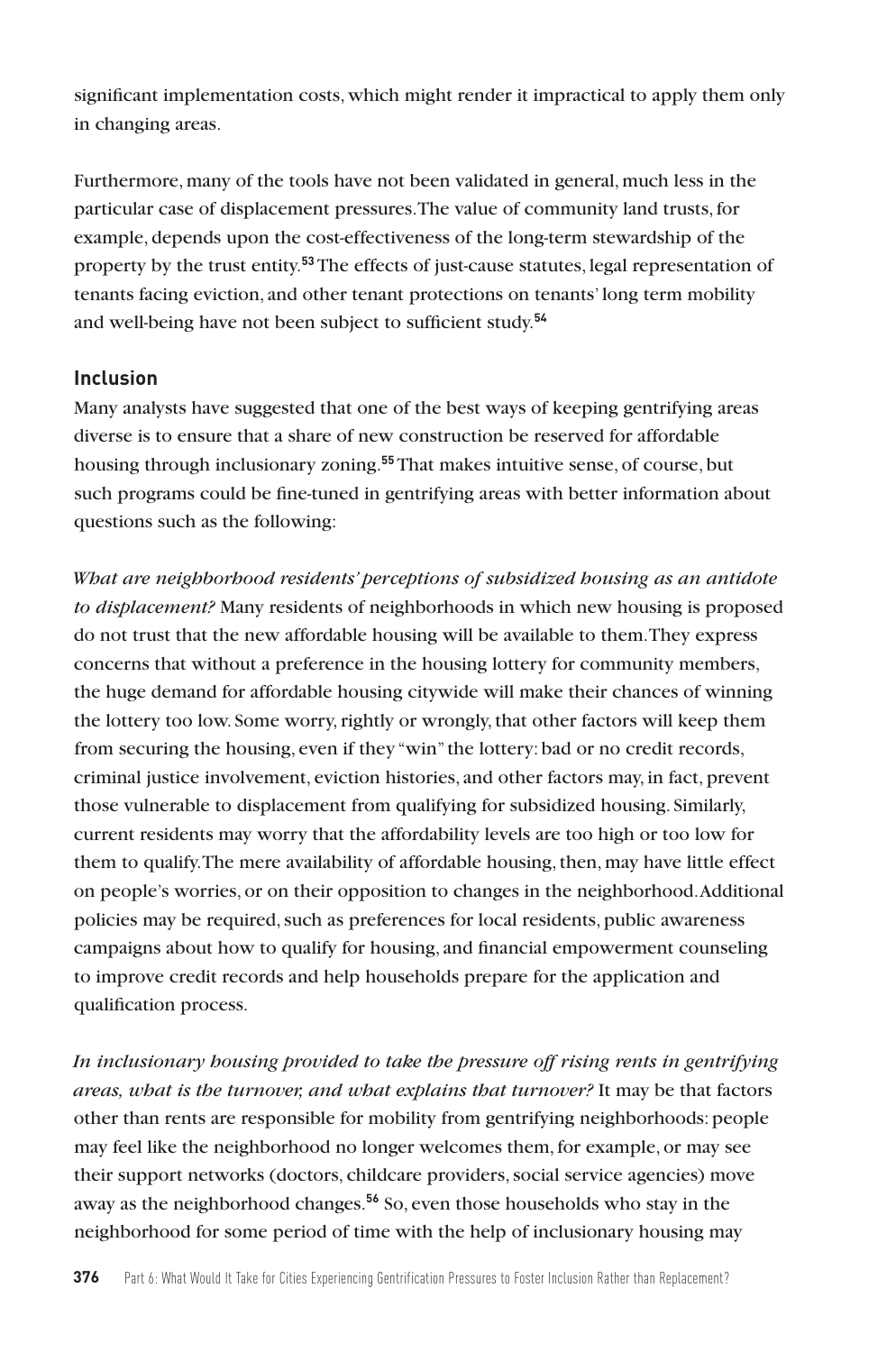leave sooner than they otherwise would have. Studying the rates, and causes, of turnover from inclusionary housing as neighborhoods gentrify therefore would help policymakers craft better solutions to displacement pressures.

*What kinds of affordable housing are most successful in gentrifying neighborhoods, and what is the cost/benefit ratio for that kind of housing?* There may be differences in the turnover rate, tenant satisfaction, and tenant outcomes in inclusionary housing depending upon whether that housing is provided in the same building as the marketrate housing, or off-site within the same neighborhood. To design the most effective inclusionary program for gentrifying areas, any such differences need to be considered. For example, if the most successful but also most expensive housing is located in the same building as the market-rate housing, are the benefits worth the cost? Or, might those worried about displacement prefer more affordable housing, built off-site but in the neighborhood, to on-site affordable housing?

*What incomes should be targeted in new housing built in gentrifying neighborhoods?* While some advocates who fear displacement call for new housing to be targeted to the incomes of people currently in the neighborhood, it is not clear that that will lead to the most diverse neighborhoods over the long run. As noted above, we don't yet know enough about whether gentrifying areas resegregate—change from disproportionately high percentages of low-income and/or racial and ethnic minority residents to disproportionately wealthy and/or white residents. To prevent resegregation, is it preferable to direct affordable housing only to the lowest-income households, or to provide affordable housing to a range of very low-, low-, and moderate-income households? Is there some mix of incomes that slows or stops gentrification? Even if resegregation were found not to be a threat, what distribution of incomes in a mixed-income neighborhood results in the best outcomes for all income groups?

## **Revenue Generation and Incentives**

Many of the questions raised above about the effectiveness and design of preservation, new construction, or tenant protection programs will inform discussions about how to generate revenue that can be used to finance those programs. In addition, answers to the following questions can help jurisdictions design the most efficient revenue mechanisms:

*To the extent that fees, inclusionary housing requirements, tenant protections, or other anti-displacement tools impose costs on developers, do those costs merely delay gentrification in the neighborhood, or do they redirect the gentrification (or even just divert growth) to other neighborhoods or jurisdictions?* If public policies simply delay or divert gentrification, then policymakers need to evaluate whether the benefits are worth the costs overall.**<sup>57</sup>**Courts and policymakers also may need to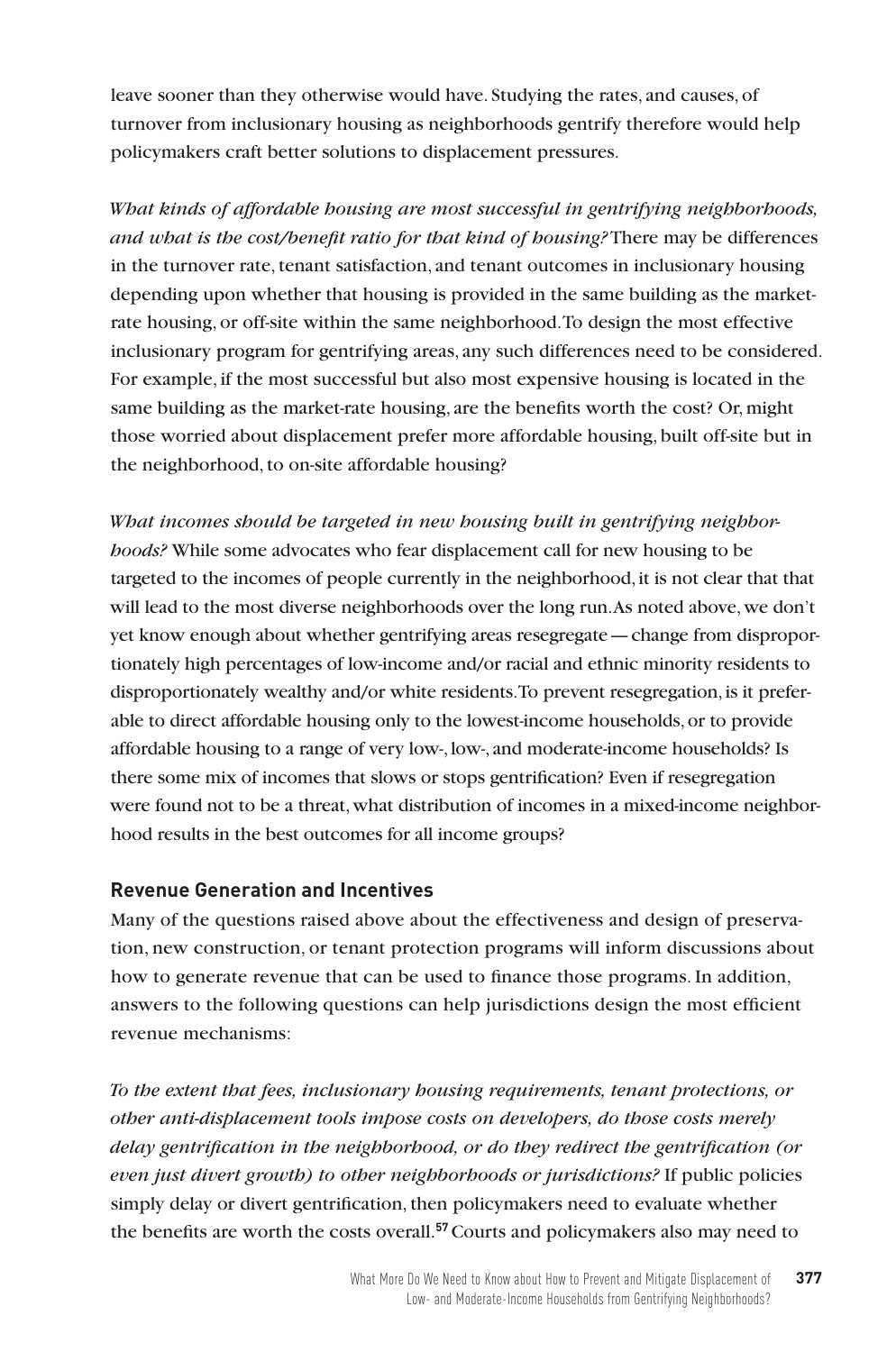consider whether a jurisdiction seeking to prevent gentrification imposes costs upon neighboring jurisdictions that should be taken into account in the decision.**<sup>58</sup>**

*Who bears the ultimate cost of fees and other revenue measures in jurisdictions that are trying to manage gentrification?* Economic theory would predict that the owners of land will bear some of the costs of fees imposed upon land development or requirements such as inclusionary housing, as long as the supply of land is somewhat elastic. But further work needs to be done to understand the incidence of those costs in gentrifying neighborhoods,**<sup>59</sup>** especially those in so-called "superstar" cities.**<sup>60</sup>**

## **CONCLUSION**

The need for anti-displacement tools is acute and immediate, but policymakers considering potential remedies should be mindful of how little we know either about the problem those tools are being called upon to resolve or about how effective the potential remedies are. Without a better understanding of how gentrification affects existing residents of the gentrifying neighborhood, other neighborhoods, and other jurisdictions, our tools for fighting displacement are fairly blunt instruments, and may have many unintended consequences. That is not to say that jurisdictions should ignore the tools available; doing nothing is not necessarily better than trying tools that ultimately fail or turn out to have costs that outweigh benefits. Decision-makers often must act on incomplete information. Rather, the point is that researchers could provide significant value to policymakers by helping to fill some of the gaps this chapter has identified.

As this review of the outstanding questions reveals, there is a need for both quantitative and qualitative research. Learning more about why people move away from gentrifying areas, for example, likely would best be answered through well-designed qualitative studies such as focus groups based upon thoughtful sampling strategies. Understanding how various tenant protections work likely will require both quantitative analysis of causes and effects and qualitative studies of why some tenants don't use particular protections.

Answers to all the questions outlined were needed years ago. Unfortunately, the questions will require years to answer. Because policymakers don't have the luxury of waiting for perfect information when communities are demanding solutions, it would be helpful for researchers to talk with local policymakers about which questions they would prioritize. Researchers, along with foundations and others who play coordinating roles, should then act on those priorities by developing a logical order for their research, by dividing responsibility to avoid duplicative efforts and allow research to build on emerging knowledge, and by designing an optimal means of sharing data and analysis. For local governments, the stakes are high, so the research community should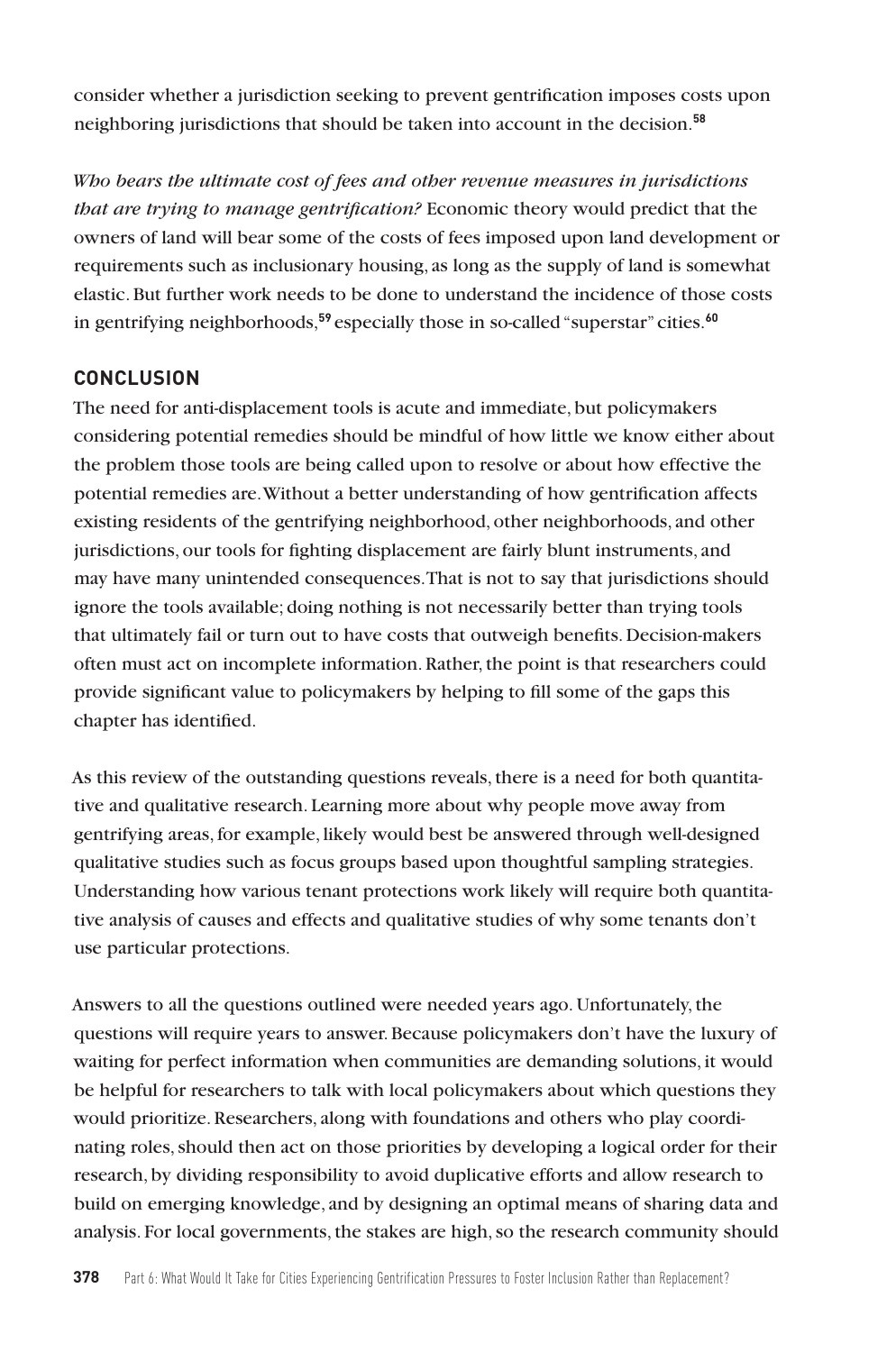do all it can to provide the information policymakers need efficiently and in the most concrete and policy-relevant form possible.

#### **Bibliography**

- Barton, Michael, and Joseph Gibbons. 2017. "A Stop Too Far: How Does Public Transportation Concentration Influence Neighborhood Median Household Income?" *Urban Studies* 54, no. 2: 538–54.
- Bay Area Regional Health Initiative. 2016. "Displacement Brief." http://www.gethealthysmc.org/sites/main/files/file-attachments/barhii-displacement-brief.pdf (accessed June 30, 2017).
- Begley, Jaclene, Caitlyn Brazill, Vincent Reina, and Max Weselcouch. 2011. "State of New York City's Subsidized Housing: 2011." NYU Furman Center for Real Estate and Urban Policy. http://furmancenter.org/files/publications/SHIPReportFinal.pdf.

Cashin, Sheryll. 2004. *The Failures of Integration: How Race and Class Are Undermining the American Dream*. New York: Public Affairs.

- Center for Community Progress. 2017a. "Preserving and Expanding the Neighborhood's Affordable Housing Stock." Washington, DC. http://www. communityprogress.net/read-more—preserving-and-expanding—pages-254.php (accessed June 30, 2017).
- ———. 2017b. "Preventing Involuntary Displacement of the Neighborhood's Low-Income Residents." http://www.communityprogress.net/preventing-involuntary-displacement-of-the-neighborhood-s-lower-income-residents-pages-243.php (accessed June 30, 2017).
- Chen, Michelle. 2016. "Can Neighborhoods be Revitalized Without Gentrifying Them?" *The Nation,* April 11. https://www.thenation.com/article/ trusting-baltimore-communities/.
- City of Boston. 2017. "How to Apply for Senior Home Repair." https://www.boston. gov/departments/neighborhood-development/how-apply-senior-home-repair (accessed June 30, 2017).
- City of New York. 2017. "Senior Citizen Rent Increase Exemption." http://www1.nyc. gov/nyc-resources/service/2424/senior-citizen-rent-increase-exemption-scrie (accessed June 30, 2017).
- City of New York Office of the Mayor. 2015. "State of the City: Mayor de Blasio Puts Affordable Housing at Center of 2015 Agenda to Fight Inequality." February 3. http://www1.nyc.gov/office-of-the-mayor/news/088–15/ state-the-city-mayor-de-blasio-puts-affordable-housing-center-2015-agenda-fight#/0.
- Coscarelli, Joe. 2014. "Spike Lee's Amazing Rant Against Gentrification: 'We Been Here!'" *New York Magazine*, February 25. http://nymag.com/daily/intelligencer/2014/02/spike-lee-amazing-rant-against-gentrification.html.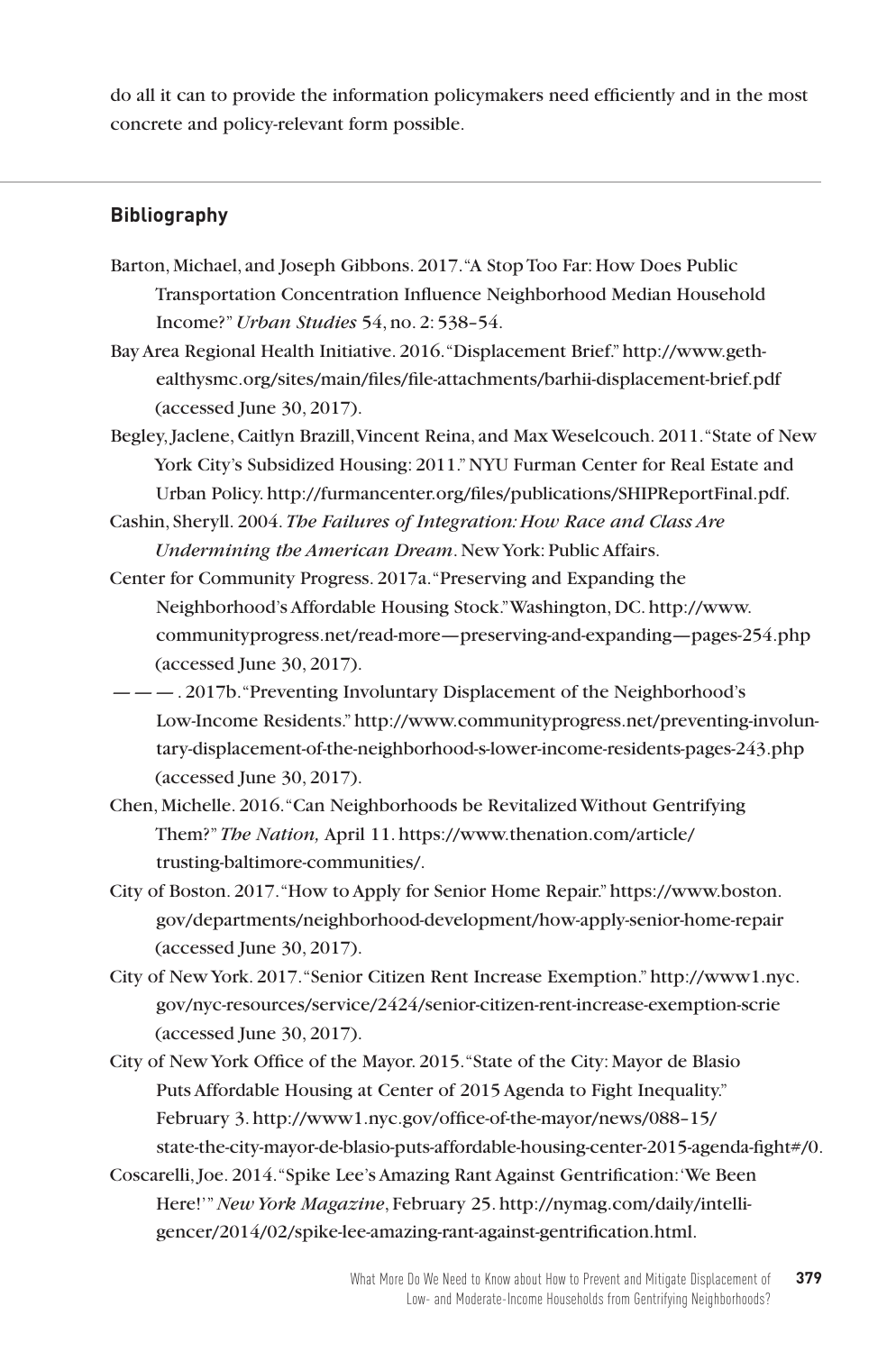- Cox, Murray. 2017. "The Face of Airbnb, New York City: Airbnb as a Racial Gentrification Tool." *Inside Airbnb: Adding Data to the Debate.* http://insideairbnb.com/face-ofairbnb-nyc/ (accessed June 30, 2017).
- Crispell, Mitchell. 2016. " How to Stop Displacement." Urban Displacement Project blog. February 17. http://www.urbandisplacement.org/blog/how-stop-displacement.
- Dastrup, Samuel, and Ingrid Gould Ellen. 2016. "Linking Residents to Opportunity: Gentrification and Public Housing." *Cityscape* 18: 87–107.
- Davis, John Emmeus, and Rick Jacobus. 2008. "The City-CLT Partnership: Municipal Support for Community Land Trusts." Cambridge, MA: Lincoln Institute of Land Policy. http://www.lincolninst.edu/sites/default/files/pubfiles/the-city-cltpartnership-full.pdf.
- DC Preservation Network Preservation Strategy Working Group. 2014. "Maintaining Economic Diversity and Affordability: A Strategy for Preserving Affordable Rental Housing in the District of Columbia." https://dl.dropboxusercontent. com/u/95427853/DC%20Preservation%20Network/DCPN%20Preservation%20 Strategy%20Paper%20FINAL.pdf (accessed June 30, 2017).
- Dietz, Robert. 2015. "How Many People Have Benefitted from the Affordable Housing Credit?" *Eye on Housing*, November 16. http://eyeonhousing.org/2015/11/ how-many-people-have-benefitted-from-the-affordable-housing-credit/.
- Ding, Lei, Jackelyn Hwang, and Ellen Divringi. 2016. "Gentrification and Residential Mobility in Philadelphia."*Regional Science and Urban Economics* 61: 38–51.
- Dubinsky, Zach. 2016. "Reality Check: Can B.C.'s New Foreign-Buyer Tax Cool Vancouver's Housing Market?" *CBC News*, July 27. http://www.cbc.ca/news/ business/bc-foreign-homebuyer-tax-housing-market-toronto-1.3696511
- Duggan, Paul. 2016a. "After a Decade of Gentrification, District Sees a Surge in Families Crushed by Rent." *Washington Post,* December 23.
- ———. 2016b. "Study: D.C. Gentrification Can Cause Pockets of Poverty to Grow, Especially East of the Anacostia River." *Washington Post*, November 23.
- Ellen, Ingrid Gould, and Katherine O'Regan. 2011. "How Low Income Neighborhoods Change: Entry, Exit, and Enhancement." *Regional Science and Urban Economics*  41: 89–97.
- Ellen, Ingrid Gould, and Mary Weselcouch. 2015. "High-Opportunity Neighborhoods in NYC are Losing Affordable Housing." NYU Furman Center for Real Estate and Urban Policy. http://furmancenter.org/thestoop/entry/ report-new-york-city-losing-affordable-housing-stock-in-high-opportunity-ne.
- Epstein, Richard A. 1989. "Rent Control Revisited: One Reply to Seven Critics." *Brooklyn Law Review* 54: 1281–1304.
- Florida, Richard. 2015. "The Complicated Link Between Gentrification and Displacement." *CityLab*, September 8. http://www.citylab.com/housing/2015/09/ the-complicated-link-between-gentrification-and-displacement/404161/.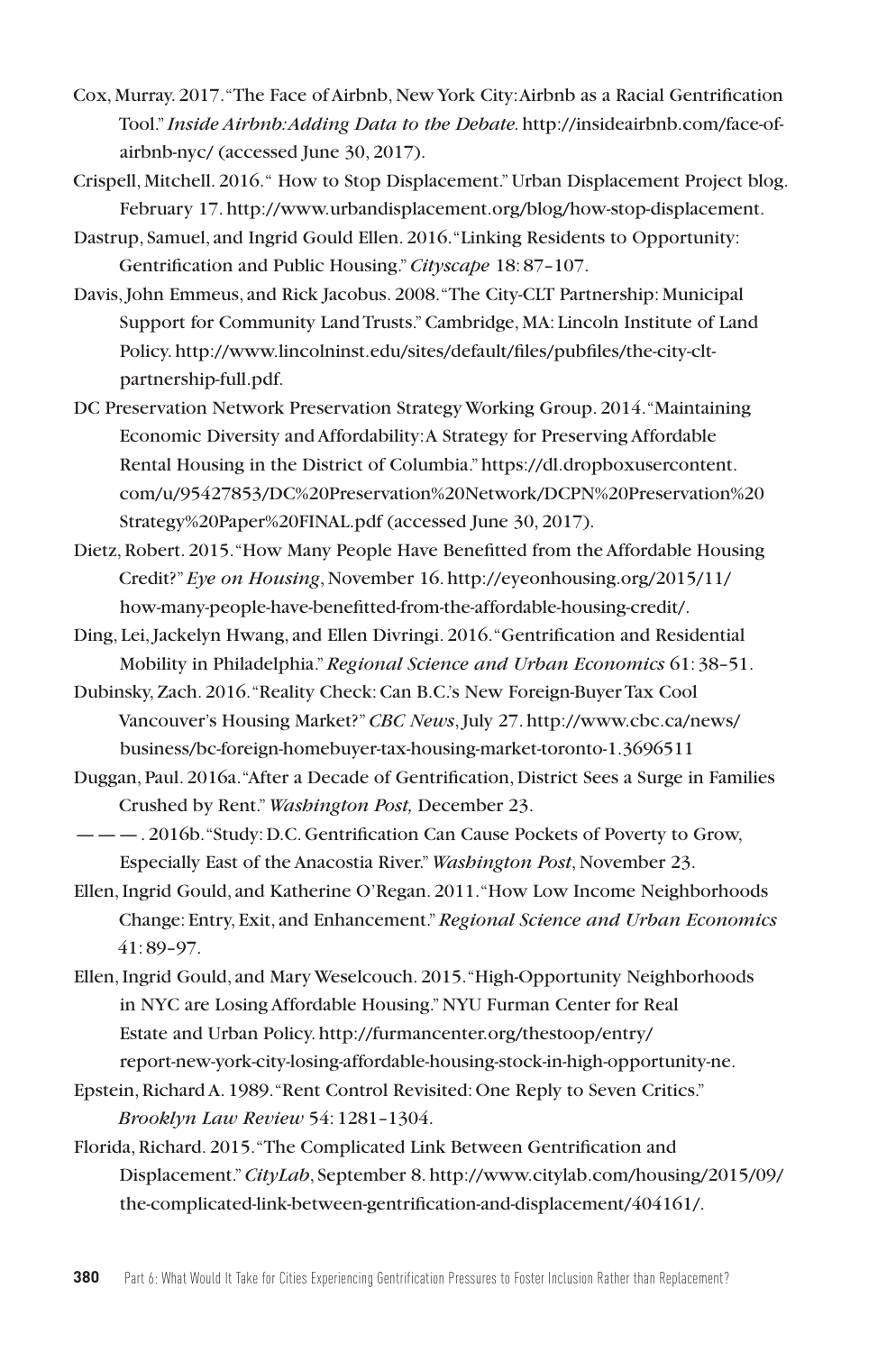- Freeman, Lance. 2006. *There Goes the 'Hood: Views of Gentrification from the Ground Up.* Philadelphia: Temple University Press.
- Freeman, Lance, and Jenny Schuetz. 2017. "Producing Affordable Housing in Rising Markets: What Works?" *Cityscape* 19, no. 1: 217–36.
- French, Susan F. 2006. "Perpetual Trusts, Conservation Servitudes, and the Problem of the Future." *Cardozo Law Review* 27, no. 6: 2523–35.
- Furman Center (NYU Furman Center for Real Estate and Urban Policy). 2009. "State of New York City's Housing and Neighborhoods 2008." http://furmancenter.org/ files/sotc/State\_of\_the\_City\_2008.pdf.
- Furman Center and Johns Hopkins (NYU Furman Center for Real Estate and Urban Policy and Johns Hopkins Institute for Policy Studies). 2013. "Maintenance and Investment in Small Rental Properties: Findings from New York City and Baltimore." http://www.urban.org/sites/default/files/publication/24251/412967- Maintenance-and-Investment-in-Small-Rental-Properties-Findings-from-New-York-City-and-Baltimore.PDF (accessed June 30, 2017).
- Gainza, Xabier. 2017. "Culture-Led Neighbourhood Transformations Beyond the Revitalisation/Gentrification Dichotomy." *Urban Studies* 54, no. 4: 953–70.
- Godsil,Rachel D. 2013. "The Gentrification Trigger: Autonomy, Mobility, and Affirmativel y Furthering Fair Housing." *Brooklyn Law Review* 78, no. 2: 319–38.
- Gorska, Karolina, and Mitchell Crispell. 2016. "Condominium Conversion Policy Brief." Urban Displacement Project, University of California–Berkeley. February. http:// www.urbandisplacement.org/sites/default/files/images/urbandisplacementproject\_condoconversionbrief\_feb2016.pdf.
- Gyourko, Joseph, Christopher Mayer, and Todd Sinai. 2013. "Superstar Cities." *American Economic Journal: Economic Policy* 5, no. 4: 167–99.
- Herrine, Luke, Jessica Yager, and Nadia Mian. 2016. "Gentrification Response: A Summary of Strategies to Maintain Neighborhood Economic Diversity." NYU Furman Center for Real Estate and Urban Policy. http://furmancenter.org/files/ NYUFurmanCenter\_GentrificationResponse\_26OCT2016.pdf.
- HUD (US Department of Housing and Urban Development). 2013. "Preserving Affordable Rental Housing: A Snapshot of Growing Need, Current Threats and Innovative Solutions." *Evidence Matters* (Summer). http://www.huduser.org/ portal/periodicals/em/summer13/highlight1.html (accessed June 30, 2017).
- ———. 2016. "Assisted Housing: National and Local Dataset." https://www.huduser. gov/portal/datasets/assthsg.html (accessed June 30, 2017).
- Hughen, W. Keener, and Dustin C. Read. 2014. "Inclusionary Housing Policies, Stigma Effects and Strategic Production Decision." *Journal of Real Estate Finance and Economics* 48, no. 4: 589–610.
- Hutson, Malo. 2016. *The Urban Struggle for Economic, Environmental, and Social Justice: Deepening Their Roots.* New York: Routledge.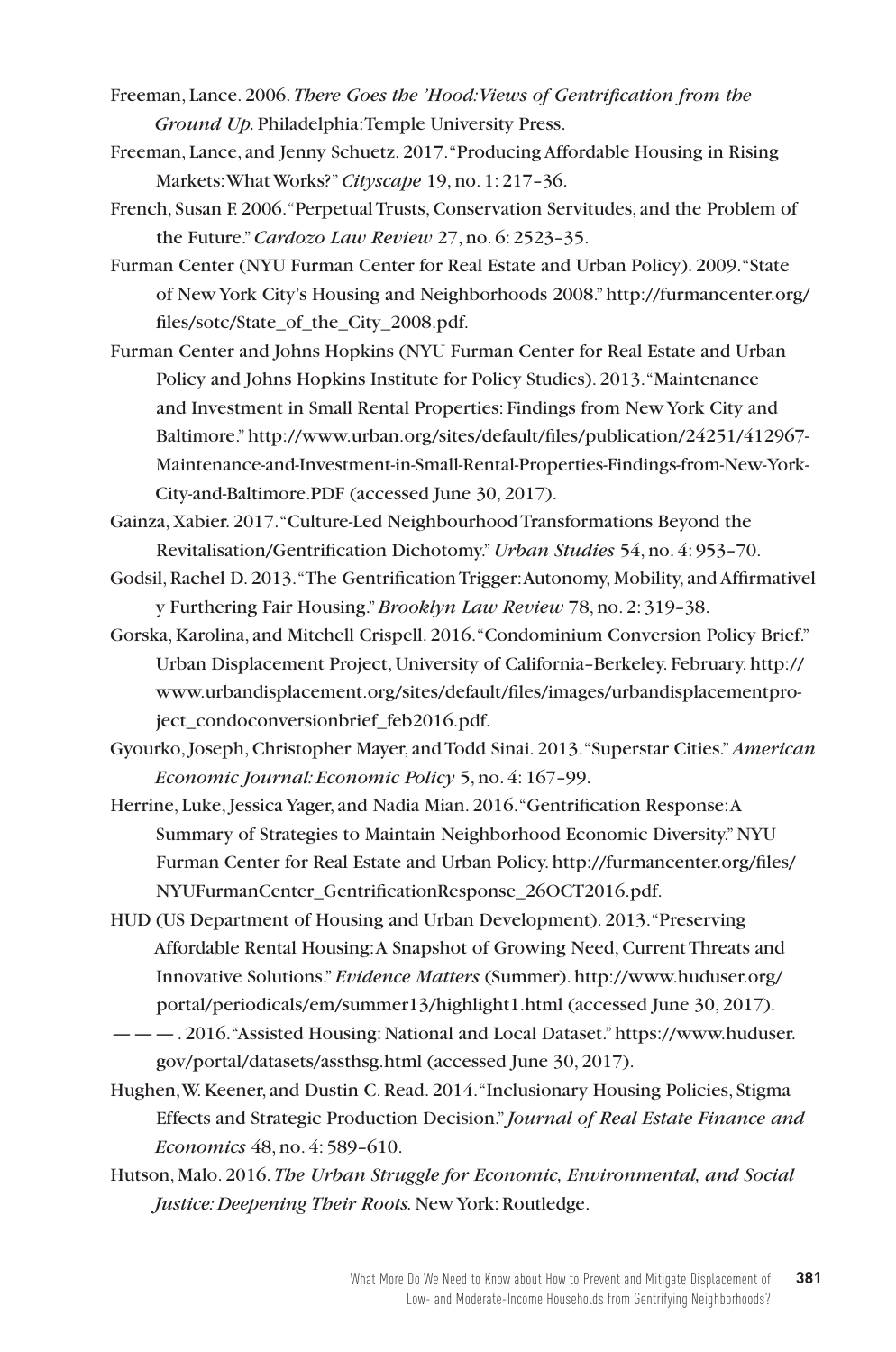- Ihlanfeldt, Keith R., and Timothy M. Shaughnessy. 2004. "An Empirical Investigation of the Effects of Impact Fees on Housing and Land Markets." *Regional Science and Urban Economics* 34, no. 6: 639–61.
- JCHS (Joint Center for Housing Studies of Harvard University). 2015. "America's Rental Housing: Expanding Options for Diverse and Growing Demand." Cambridge, MA. http://www.jchs.harvard.edu/sites/jchs.harvard.edu/files/americas\_rental\_ housing\_2015\_web.pdf.
- Kirkland, Elizabeth. 2008. "What's Race Got to Do With it? Looking for the Racial Dimensions of Gentrification." *Western Journal of Black Studies* 32, no. 2: 18–30.
- Knafo, Saki. 2015. "Is Gentrification a Human-Rights Violation." *The Atlantic,*  September 2. https://www.theatlantic.com/business/archive/2015/09/ gentrification-brooklyn-human-rights-violation/402460/.
- Korngold, Gerald. 2007a. "Resolving the Intergenerational Conflicts of Real Property Law: Preserving Free Markets and Personal Autonomy for Future Generations." *American University Law Review* 56, no. 6: 1525–82.
- ———. 2007b. "Solving the Contentious Issues of Private Conservation Easements: Promoting Flexibility for the Future and Engaging the Public Land Use Process." *Utah Law Review:* 1039.
- Lens, Michael C., and Vincent Reina. 2016. "Preserving Neighborhood Opportunity: Where Federal Housing Subsidies Expire." *Housing Policy Debate* 26: 714–32.
- Lubell, Jeffey. 2016. "Preserving and Expanding Affordability in Neighborhoods Experiencing Rising Rents and Property Values." *Cityscape* 18: 131–50.
- Mahoney, Julia D. 2002. "Perpetual Restrictions on Land and the Problem of the Future." *Virginia Law Review* 88, no. 4: 739–87.
- McKinnish, Terra, Randall Walsh, and T. Kirk White. 2010. "Who Gentrifies Low-income Neighborhoods?" *Journal of Urban Economics* 67, no. 2: 180–93.
- McLaughlin, Nancy A. 2013. "Perpetual Conservation Easements in the 21<sup>st</sup> Century: What Have We Learned and Where Should We Go from Here?" (symposium introduction). *Utah Environmental Law Review* 33, no. 1: 1–39.
- Metropolitan Area Planning Council. 2015. "Managing Neighborhood Change Toolkit: Anti-Displacement Literature Review." Boston. http://www.mapc.org/Anti-Displacement\_Literature (accessed June 30, 2017).
- Mock, Brentin. 2016. "In Search of Answers on Gentrification." *CityLab*, November 3. http://www.citylab.com/housing/2016/11/ in-search-of-answers-on-gentrification/506267/.
- National Low Income Housing Coalition. 2016. "The Long Wait for a Home." *Housing Spotlight* 6, no. 1. http://nlihc.org/sites/default/files/HousingSpotlight\_6-1\_int.pdf (accessed June 30, 2017).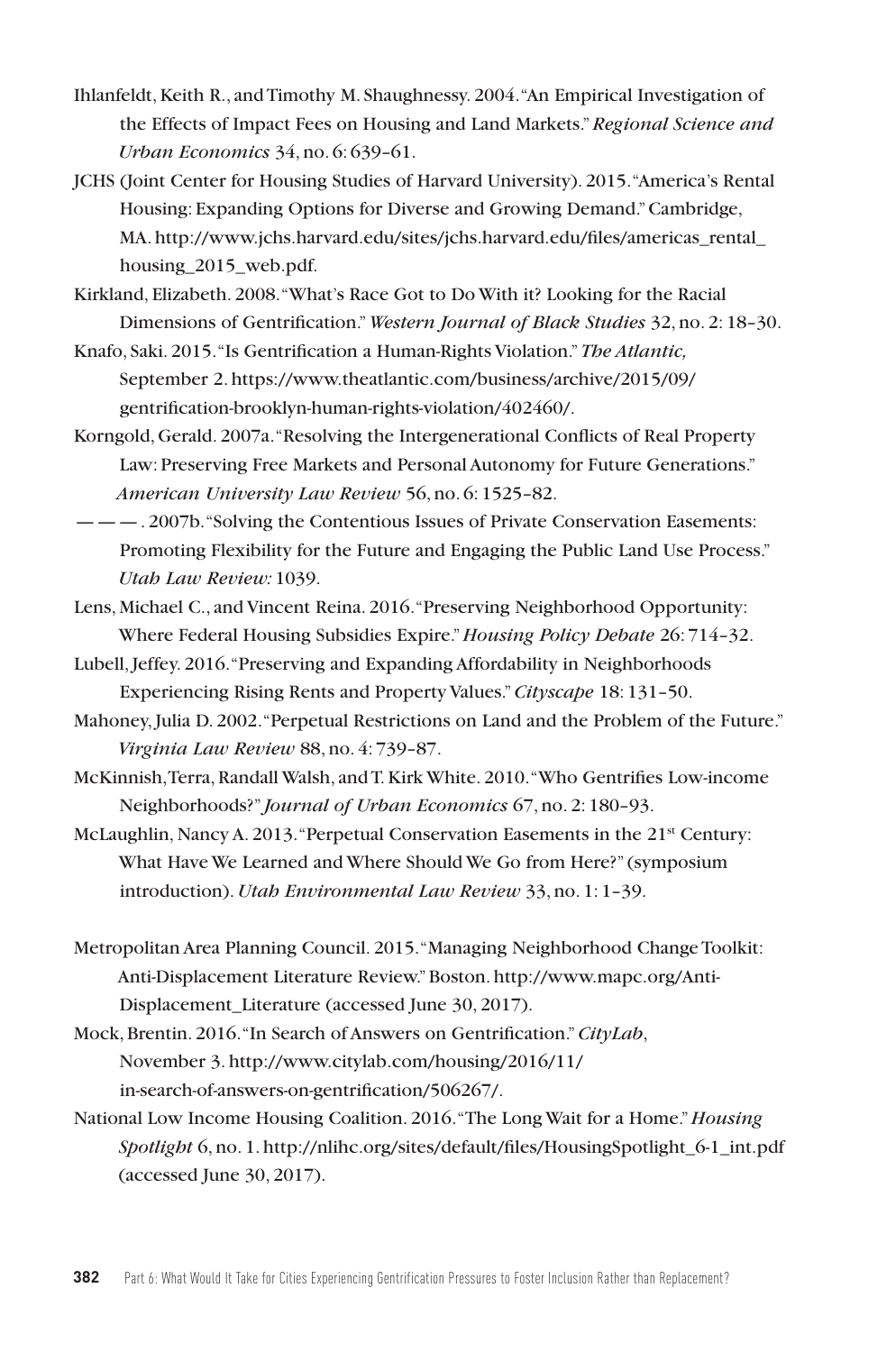- NYCHA (New York City Housing Authority). 2017. "NYCHA 2017 Fact Sheet." https:// www1.nyc.gov/assets/nycha/downloads/pdf/factsheet.pdf (accessed June 30, 2017).
- Reina, Vincent, and Jaclyn Begley. 2014. "Will They Stay or Will They Go: Predicting Subsidized Housing Opt-Outs." *Journal of Housing Economics* 23 (March): 1–16.
- Sanneh, Kelefa. 2016. "Is Gentrification Really a Problem?" *The New Yorker,* July 11 and 18. http://www.newyorker.com/magazine/2016/07/11/ is-gentrification-really-a-problem.
- Schwartz, Heather L., Raphael W. Bostic, Richard K. Green, Vincent J. Reina, Lois M. Davis, and Catherine H. Augustine. 2016. "Preservation of Affordable Rental Housing: Evaluation of the MacArthur Foundation's Window of Opportunity Initiative." Santa Monica, CA: Rand Corporation. https://www.macfound.org/media/files/ Window\_Of\_Opportunity\_Evaluation\_2016.pdf (accessed June 30, 2017).
- Schuetz, Jenny, Rachel Meltzer, and Vicki Been. 2011. "Silver Bullet or Trojan Horse: The Effects of Inclusionary Zoning on Local Housing Markets in the United States." *Urban Studies* 48, no. 2 (February): 297–329.
- Seron, Carroll, Martin Frankel, Gregg Van Ryzin, and Jean Kovath. 2001. "The Impact of Legal Counsel on Outcomes for Poor Tenants in New York City's Housing Court: Results of a Randomized Experiment." *Law & Society Review* 35, no. 2: 419–34.
- Siegesmund, Kristin A. 2000. "The Looming Subsidized Housing Crisis." *William Mitchell Law Review* 27, no. 2: 1123–42. http://open.mitchellhamline.edu/wmlr/ vol27/iss2/35.
- Super, David A. 2011. "The Rise and Fall of the Implied Warranty of Habitability." *California Law Review* 99, no. 2: 389–463.
- Vigdor, Jacob. 2010. "Is Urban Decay Bad? Is Urban Revitalization Bad Too?" *Journal of Urban Economics* 68, no. 3 (November): 277–89.
- Waters, Thomas J., and Victor Bach. 2016. "Making the Rent 2016: Tenant Conditions in New York City's Changing Neighborhoods." May. http://www.cssny.org/publications/entry/making-the-rent-2016 (accessed June 30, 2017).
- Zheng, Siqi, and Mathew E. Kahn. 2013. "Does Government Investment in Local Public Goods Spur Gentrification? Evidence from Beijing." *Real Estate Economics* 41, no. 1: 1–28.

## **Endnotes**

- 1 Boxer Family Professor of Law at New York University School of Law; Faculty Director, Furman Center for Real Estate and Urban Policy. I would like to thank Ingrid Gould Ellen, moderator of the panel on displacement, along with the organizers and other participants in the Harvard University Joint Center for Housing Studies' A Shared Future 2017 symposium, for their helpful comments. I am indebted to Alex Wilson (NYU Law '18), Daniel Raymer (NYU Law '19) and Lauren Richardson (NYU Law '19) for excellent research assistance.
- 2 For a recent review of the academic debate, see Ding, Hwang, and Divringi (2016); see also Florida (2015).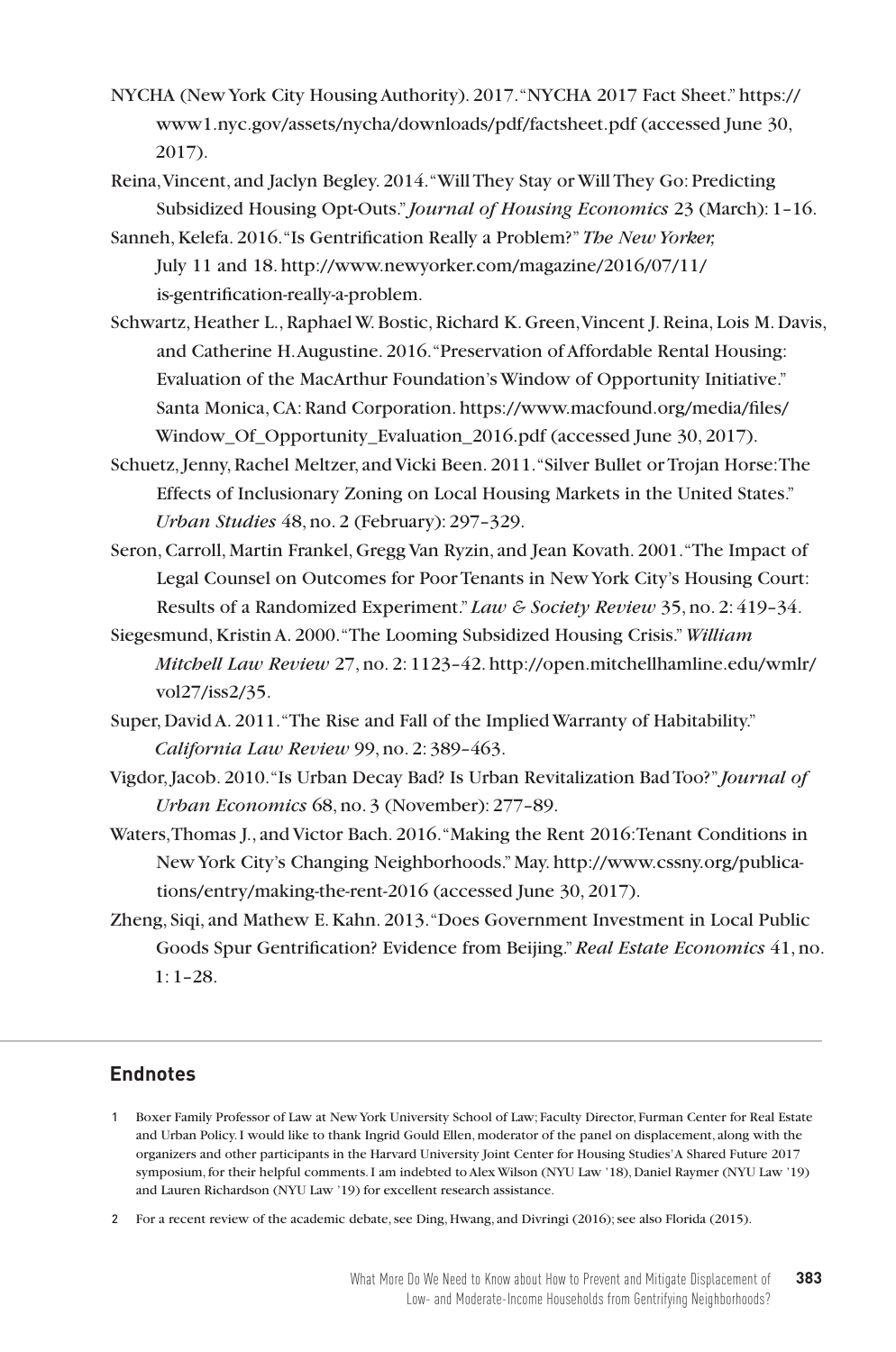- 3 Gyourko, Mayer, and Sinai (2013).
- 4 Ding, Hwang, and Divringi (2016), 49.
- 5 For a taste of the public discussion, see Knafo (2015); Coscarelli (2014); Sanneh (2016).
- 6 For examples of expressions of that fear, see Duggan (2016a).
- 7 Ding, Hwang, and Divringi (2016).
- 8 See, for example, Freeman (2006); Godsil (2013); Hutson (2016).
- Lubell is the director of Housing and Community Initiatives at Abt Associates, http://www.abtassociates.com/ About-Us/Our-People/Associates/Jeffrey-Lubell.aspx#sthash.vjCtCVLk.dpuf
- 10 Lubell (2016), 132; see also Bay Area Regional Health Initiative (2016) on "the five 'P's' of housing stability": Protection; Preservation; Production; Participation; Placement. For a literature review regarding anti-displacement tools, see Metropolitan Area Planning Council (2015).
- 11 Herrine, Yager, and Mian (2016).
- 12 See Godsil (2013), 335–37, proposing a voucher that people in gentrifying areas could use to pay increases in rent or to move elsewhere if they wished.
- 13 Gorska and Crispell (2016). See also Crispell (2016).
- 14 See the Urban Displacement Project's map of tools in use, http://www.urbandisplacement.org/policy-tools-2 (accessed June 30, 2017).
- 15 Mock (2016).
- 16 See, for example, the literature evaluating inclusionary zoning, such as Freeman and Schuetz (2017); Schuetz, Meltzer, and Been (2011).
- 17 See for example Chen (2016) (noting the "uncharted waters" of translating the community land trust model to urban areas facing gentrification).
- 18 Rent regulation, for example, may impose high costs, concentrate those costs on a limited subset of property owners who are no more responsible for neighborhood change than many other beneficiaries, and provide incentives for people to use rental properties inefficiently. See for example Godsil (2013), 335; Epstein (1989), 1293–94.
- 19 As Lubell points out, preservation shouldn't be limited to extending the regulatory agreements of projects that received subsidies in the past, but should include attempts to bring so-called "naturally occurring affordable housing" into affordability regimes, as well as programs to preserve the viability of public housing; Lubell (2016), 135–36. See also Center for Community Progress (2017a).
- 20 See for example Schwartz et al. (2016); DC Preservation Network Preservation Strategy Working Group (2014); HUD  $(2013)$
- 21 Begley et al. (2011).
- 22 Ibid., studying housing subsidized under the Low-Income Housing Tax Credit; HUD's project-based rental assistance, insurance or financing; and the state's Mitchell Lama financing program). Note that some of the units may have continued to be rent-regulated, or may have renewed affordability restrictions under a different program that the original source of financing.
- 23 See, for example, JCHS (2015), 33, summarizing research on loss of projects in various subsidized housing programs. See generally Siegesmund (2000), 1135.
- 24 Lens and Reina (2016); Ellen and Weselcouch (2015).
- 25 See Lens and Reina (2016), 714; Reina and Begley (2014).
- 26 For 2016, across all HUD programs nationwide, the percentage of tenants who had moved in the past year was 12 percent; HUD (2016).
- 27 New York City's public housing, for example, has a wait list of almost 260,000 families, and another 133,000 families are on the wait list for housing choice vouchers; NYCHA (2017). See also National Low Income Housing Coalition (2016).
- 28 Dastrup and Ellen (2016); Ellen and O'Regan (2011). See also McKinnish, Walsh, and White (2010) (finding income gains, which could be caused either by increasing incomes of stayers or by the changing composition of the neighborhood).
- 29 See Vigdor (2010).